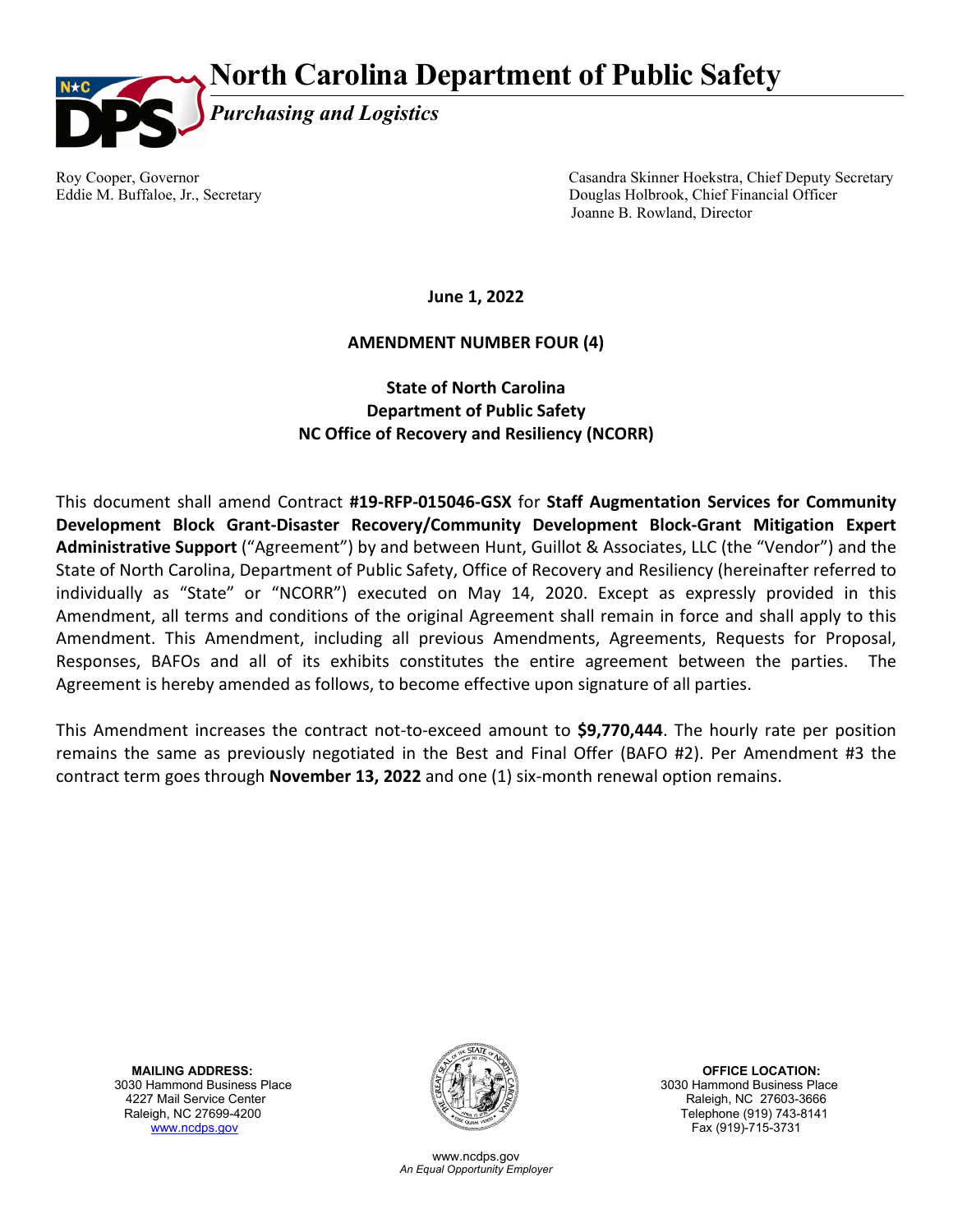**Contract Cost Components amended to add the following estimated hours to the Cost Components Table found in BAFO:**

| <b>Position</b>                         | <b>Hourly Rate</b> | <b>Estimated Hours of</b>  | <b>Estimated Price for</b> |
|-----------------------------------------|--------------------|----------------------------|----------------------------|
|                                         | BAFO#2             | <b>Effort Amendment #4</b> | Amendment #4               |
| <b>TASK 1:</b>                          |                    |                            |                            |
| DRGR Support Staff (1)                  | \$<br>138.00       | 1,044                      | \$<br>144,072.00           |
| DRGR Support Staff (2)                  | \$<br>121.00       | 2,088                      | \$<br>252,648.00           |
| TASK <sub>2:</sub>                      |                    |                            |                            |
| <b>Relocation Specialist (1)</b>        | \$<br>105.00       | 1,044                      | \$<br>109,620.00           |
| TASK 3:                                 |                    |                            |                            |
| <b>Buyout Subject Matter Expert (1)</b> | \$<br>130.00       | 1,044                      | \$<br>135,720.00           |
| TASK 4:                                 |                    |                            |                            |
| Quality Assurance/ Quality Control      | \$<br>152.00       | 1,044                      | \$<br>158,688.00           |
| Specialist (1)                          |                    |                            |                            |
| Quality Assurance/ Quality Control      | \$<br>123.00       | 1,044                      | \$<br>128,412.00           |
| Specialist (2)                          |                    |                            |                            |
| Quality Assurance/ Quality Control      | \$<br>123.00       | 1,044                      | \$<br>128,412.00           |
| Specialist (3)                          |                    |                            |                            |
| Quality Assurance/ Quality Control      | \$<br>110.00       | 1,044                      | \$<br>114,840.00           |
| Specialist (4)                          |                    |                            |                            |
| Quality Assurance/ Quality Control      | \$<br>105.00       | 1,044                      | \$<br>109,620.00           |
| Specialist (5)                          |                    |                            |                            |
| Quality Assurance/ Quality Control      | \$<br>92.00        | 1,044                      | \$<br>96,048.00            |
| Specialist (6)                          |                    |                            |                            |
| TASK <sub>5:</sub>                      |                    |                            |                            |
| 5.a. Finance and Compliane SME (1)      | \$<br>165.00       | 1,044                      | \$<br>172,260.00           |
| 5.b. Housing Programs SME (1)           | \$<br>150.00       | 1,044                      | \$<br>156,600.00           |
| 5.b. Housing Programs SME (1)           | \$<br>125.00       | 1,044                      | \$<br>130,500.00           |
| 5.c. Planning SME (1)                   | \$<br>141.00       | 1,044                      | \$<br>147,204.00           |
| 5.d. Small Rental Repair SME (1)        | \$<br>144.00       | $\mathbf 0$                | \$                         |
| 5.e. Affordable Housing SME (1)         | \$<br>144.00       | 1,044                      | \$<br>150,336.00           |
| 5.f. Construction Trades/Code           | \$<br>144.00       | 0                          | \$                         |
| Enforcement SME (1)                     |                    |                            |                            |
| TASK 6:                                 |                    |                            |                            |
| <b>CDBG-DR Environmental Review</b>     | \$<br>130.00       | 3,132                      | \$<br>407,160.00           |
| Specialist (1)                          |                    |                            |                            |
| TASK <sub>7:</sub>                      |                    |                            |                            |
| CDBG-DR Infrastructure Specialist (1)   | \$<br>142.00       | 2,088                      | \$<br>296,496.00           |
| TASK 8:                                 |                    |                            |                            |
| <b>Reporting Specialist</b>             | \$<br>152.00       | 1,044                      | \$<br>158,688.00           |
| TASK 9:                                 |                    |                            |                            |
| Housing Recovery Program Specialist     | \$<br>160.00       | 3,132                      | \$<br>501,120.00           |
|                                         |                    |                            |                            |
| <b>TASK 10:</b>                         |                    |                            |                            |
| <b>As-Needed Project Managers</b>       | \$<br>170.00       | 0                          | \$                         |
|                                         |                    | Amendment #4 NTE \$        | 3,498,444.00               |
|                                         |                    | Previous Contract NTE \$   | 6,272,000.00               |
|                                         |                    | <b>NEW CONTRACT NTE \$</b> | 9,770,444.00               |